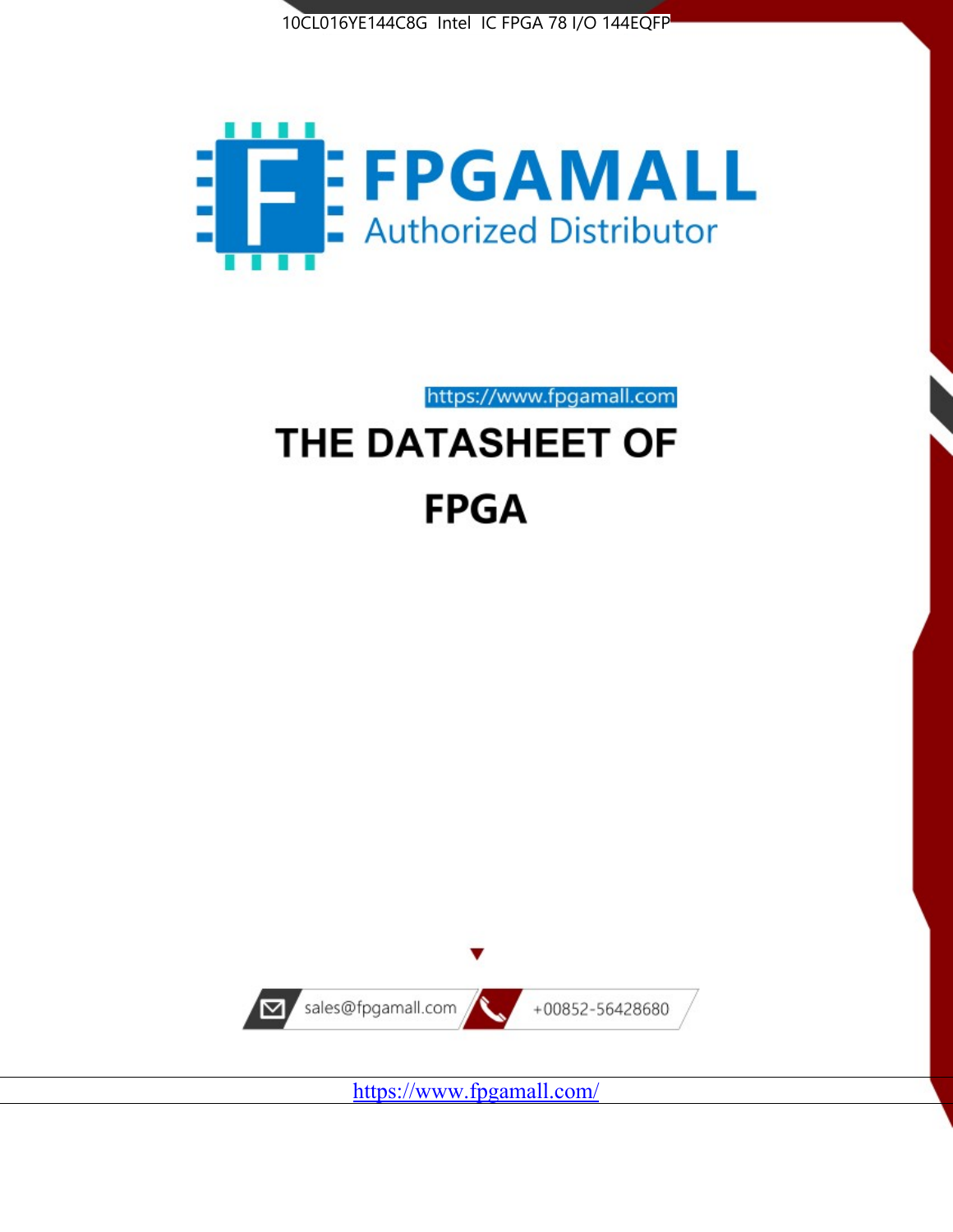10CL016YE144C8G Intel IC FPGA 78 I/O 144EQFP



## **Intel® Cyclone® 10 LP Device Overview**



**C10LP51001 | 2020.05.21** Latest document on the web: **[PDF](https://www.intel.com/content/dam/www/programmable/us/en/pdfs/literature/hb/cyclone-10/c10lp-51001.pdf)** | **[HTML](https://www.intel.com/content/www/us/en/programmable/documentation/hci1490246873896.html)**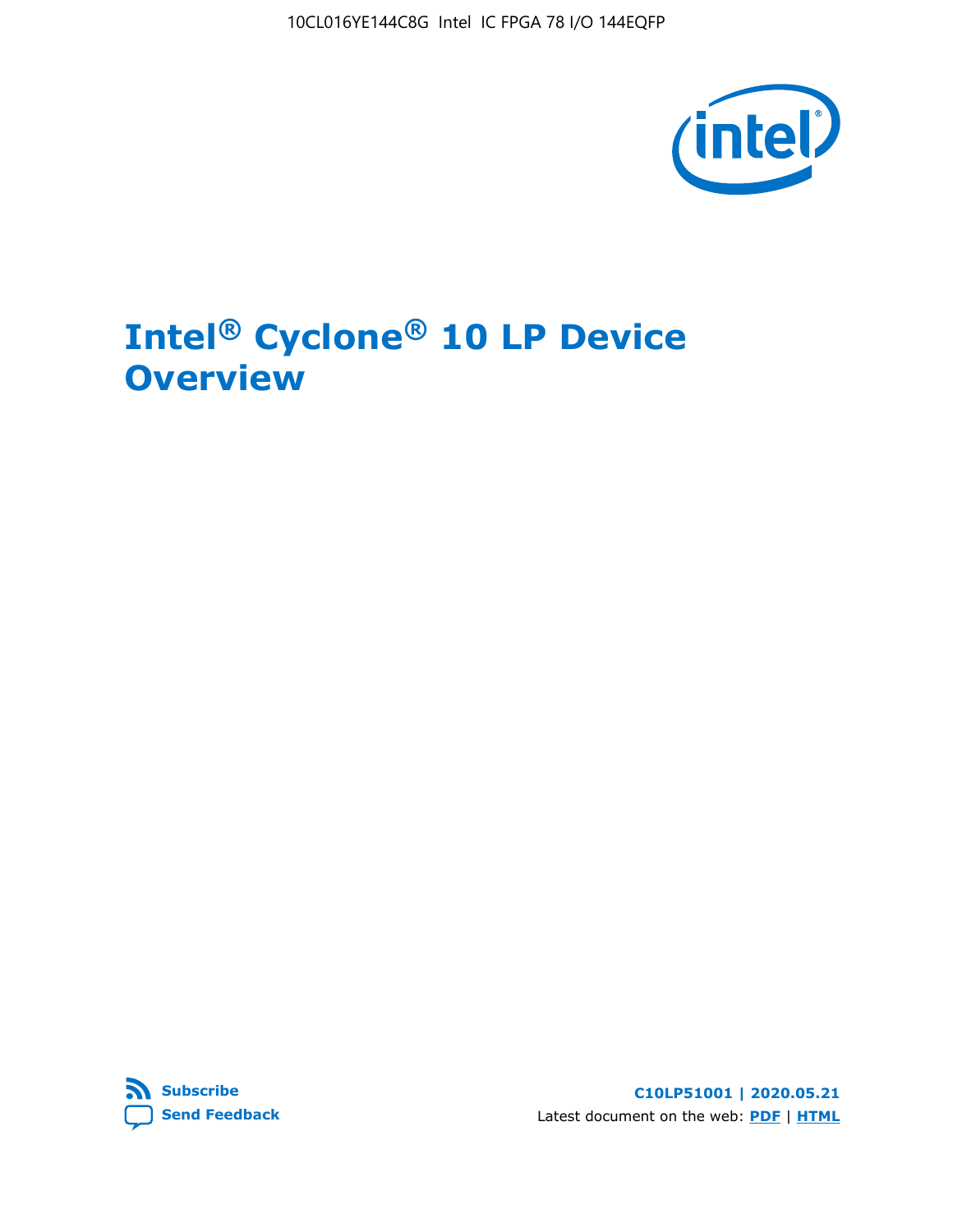

## **Contents**

| Document Revision History for Intel Cyclone 10 LP Device Overview10 |  |
|---------------------------------------------------------------------|--|
|                                                                     |  |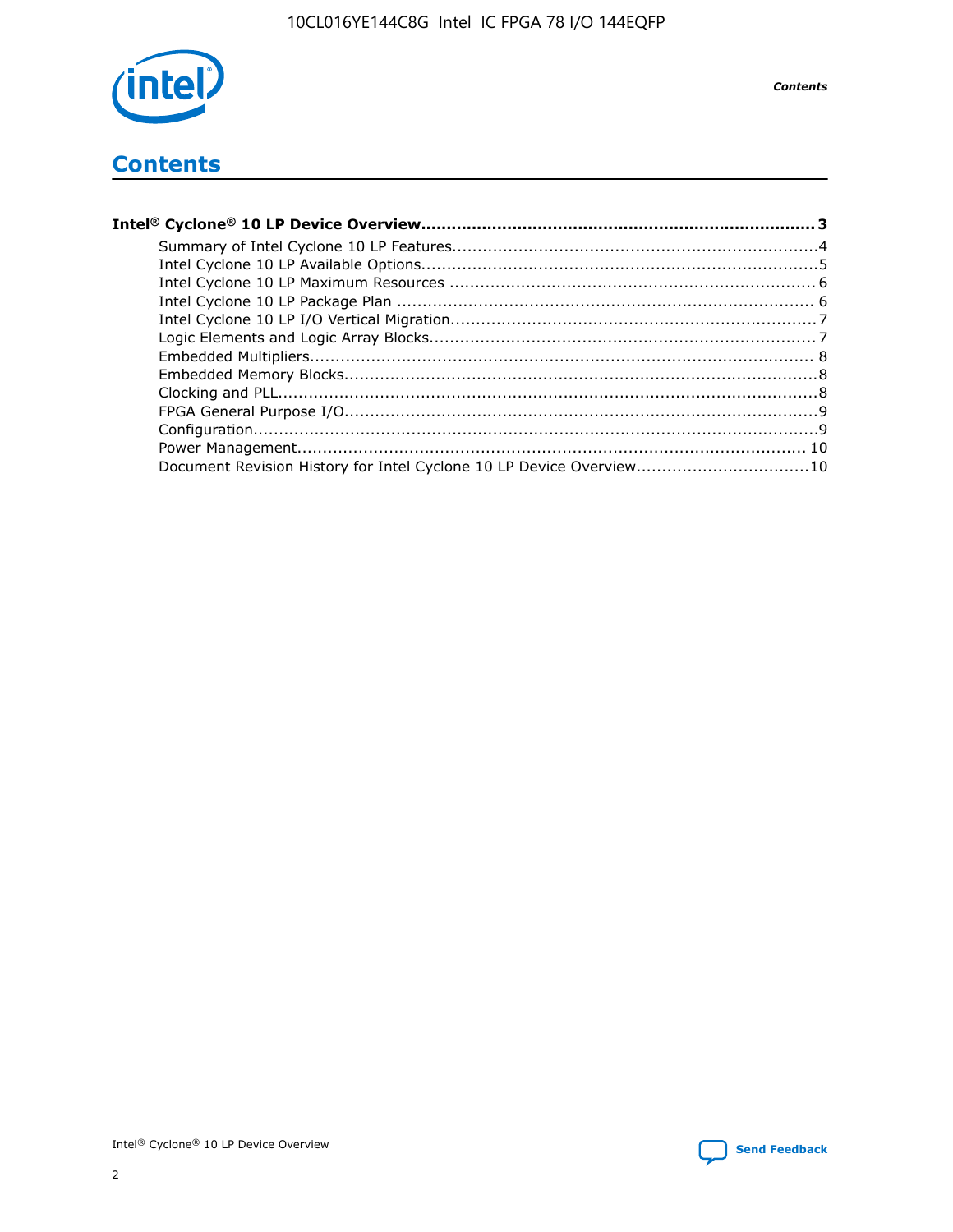

## **Intel® Cyclone® 10 LP Device Overview**

The Intel® Intel Cyclone® 10 LP FPGAs are optimized for low cost and low static power, making them ideal for high-volume and cost-sensitive applications.

Intel Cyclone 10 LP devices provide a high density sea of programmable gates, onboard resources, and general purpose I/Os. These resources satisfies the requirements of I/O expansion and chip-to-chip interfacing. The Intel Cyclone 10 LP architecture suits smart and connected end applications across many market segments:

- Industrial and automotive
- Broadcast, wireline, and wireless
- Compute and storage
- Government, military, and aerospace
- Medical, consumer, and smart energy

The free but powerful Intel Quartus® Prime Lite Edition software suite of design tools meets the requirements of several classes of users:

- Existing FPGA designers
- Embedded designers using the FPGA with Nios® II processor
- Students and hobbyists who are new to FPGA

Advanced users who require access to the full IP Base Suite can subscribe to the Intel Quartus Prime Standard Edition or purchase the license separately.

#### **Related Information**

- [Software Development Tools, Nios II Processor](https://www.altera.com/products/processors/design-tools.html) Provides more information about the Nios II 32-bit soft IP processor and Embedded Design Suite (EDS).
- [Intel Quartus Prime IP Base Suite](https://www.altera.com/products/intellectual-property/design/ip-base-suite.html)
- **[Intel Quartus Prime Editions](https://www.altera.com/products/design-software/fpga-design/quartus-prime/download.html)**

Intel Corporation. All rights reserved. Agilex, Altera, Arria, Cyclone, Enpirion, Intel, the Intel logo, MAX, Nios, Quartus and Stratix words and logos are trademarks of Intel Corporation or its subsidiaries in the U.S. and/or other countries. Intel warrants performance of its FPGA and semiconductor products to current specifications in accordance with Intel's standard warranty, but reserves the right to make changes to any products and services at any time without notice. Intel assumes no responsibility or liability arising out of the application or use of any information, product, or service described herein except as expressly agreed to in writing by Intel. Intel customers are advised to obtain the latest version of device specifications before relying on any published information and before placing orders for products or services. \*Other names and brands may be claimed as the property of others.

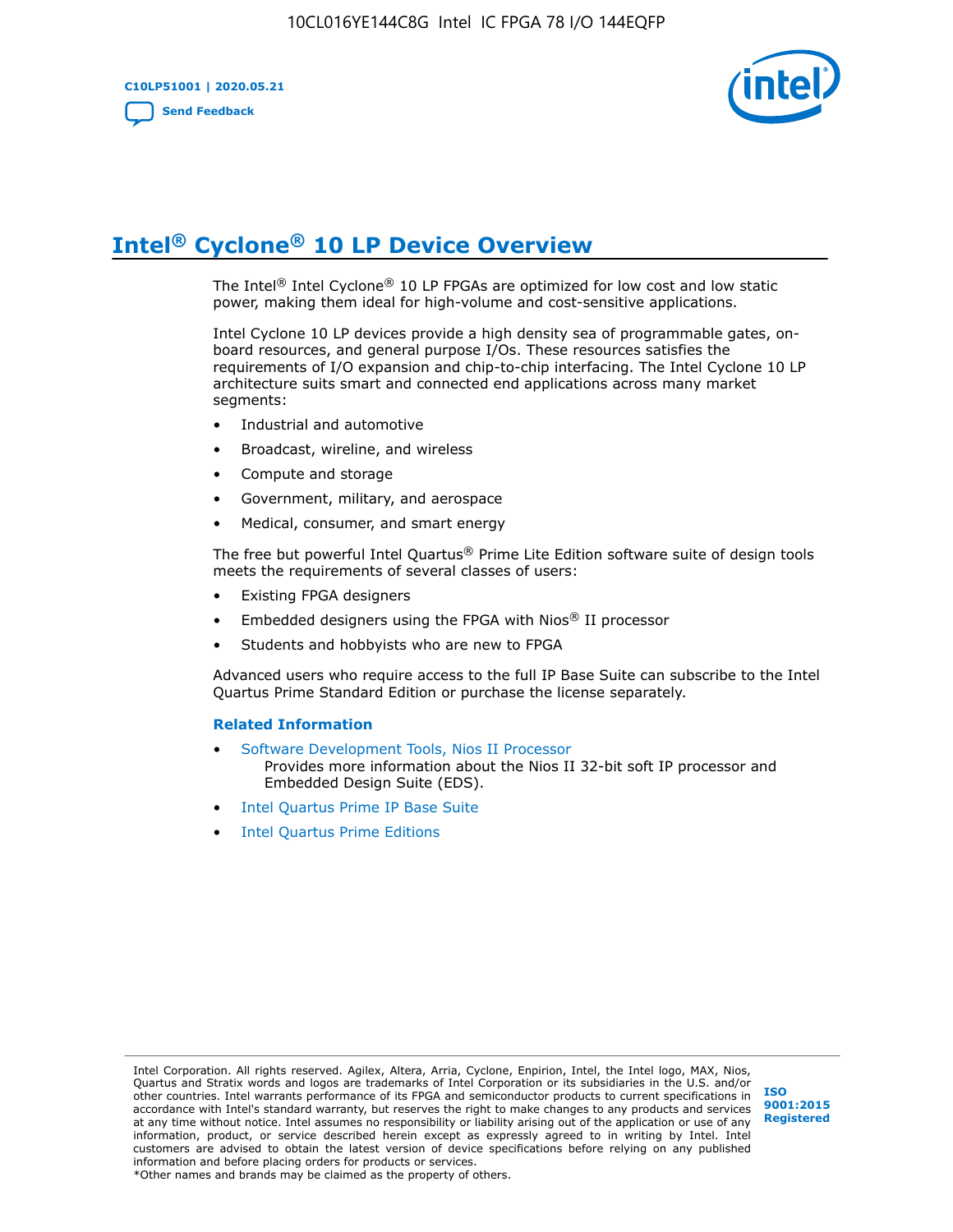

## **Summary of Intel Cyclone 10 LP Features**

#### **Table 1. Summary of Features for Intel Cyclone 10 LP Devices**

| <b>Feature</b>                  | <b>Description</b>                                                                                                                                                                                                                                        |
|---------------------------------|-----------------------------------------------------------------------------------------------------------------------------------------------------------------------------------------------------------------------------------------------------------|
| Technology                      | Low-cost, low-power FPGA fabric<br>٠<br>1.0 V and 1.2 V core voltage options<br>Available in commercial, industrial, and automotive temperature grades                                                                                                    |
| Packaging                       | Several package types and footprints:<br>٠<br>- FineLine BGA (FBGA)<br>- Enhanced Thin Quad Flat Pack (EQFP)<br>- Ultra FineLine BGA (UBGA)<br>- Micro FineLine BGA (MBGA)<br>Multiple device densities with pin migration capability<br>RoHS6 compliance |
| Core architecture               | Logic elements (LEs)-four-input look-up table (LUT) and register<br>٠<br>Abundant routing/metal interconnect between all LEs<br>$\bullet$                                                                                                                 |
| Internal memory<br>blocks       | M9K-9-kilobits (Kb) of embedded SRAM memory blocks, cascadable<br>$\bullet$<br>Configurable as RAM (single-port, simple dual port, or true dual port), FIFO buffers, or ROM<br>$\bullet$                                                                  |
| Embedded multiplier<br>blocks   | One $18 \times 18$ or two 9 $\times$ 9 multiplier modes, cascadable<br>$\bullet$<br>Complete suite of DSP IPs for algorithmic acceleration<br>٠                                                                                                           |
| Clock networks                  | Global clocks that drive throughout entire device, feeding all device quadrants<br>٠<br>Up to 15 dedicated clock pins that can drive up to 20 global clocks                                                                                               |
| Phase-locked loops<br>(PLLs)    | Up to four general purpose PLLs<br>$\bullet$<br>Provides robust clock management and synthesis<br>$\bullet$                                                                                                                                               |
| General-purpose I/Os<br>(GPIOs) | Multiple I/O standards support<br>$\bullet$<br>Programmable I/O features<br>$\bullet$<br>True LVDS and emulated LVDS transmitters and receivers<br>٠<br>On-chip termination (OCT)<br>$\bullet$                                                            |
| SEU mitigation                  | SEU detection during configuration and operation                                                                                                                                                                                                          |
| Configuration                   | Active serial (AS), passive serial (PS), fast passive parallel (FPP)<br>$\bullet$<br>JTAG configuration scheme<br>$\bullet$<br>Configuration data decompression<br>Remote system upgrade<br>$\bullet$                                                     |

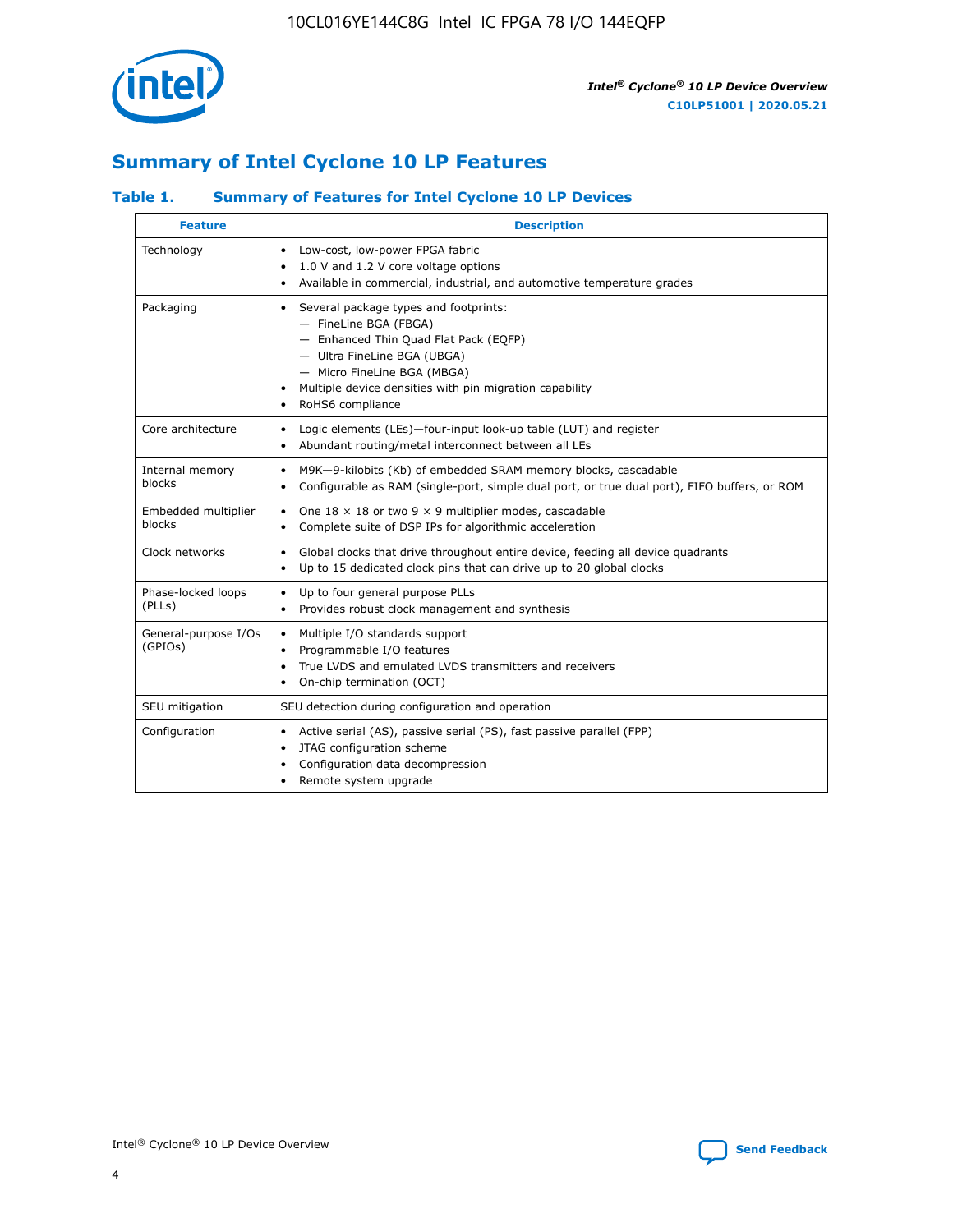*Intel® Cyclone® 10 LP Device Overview* **C10LP51001 | 2020.05.21**



## **Intel Cyclone 10 LP Available Options**

#### **Figure 1. Sample Ordering Code and Available Options for Intel Cyclone 10 LP Devices —Preliminary**



#### **Related Information**

#### [Extended Temperature Device Support](https://www.intel.com/content/www/us/en/products/programmable/temperature.html)

Lists the ordering part number of devices that support the extended industrial operating temperature, the devices' operational speed grade, and Intel Quartus Prime option to set for performing timing analysis at the extended junction temperature range.

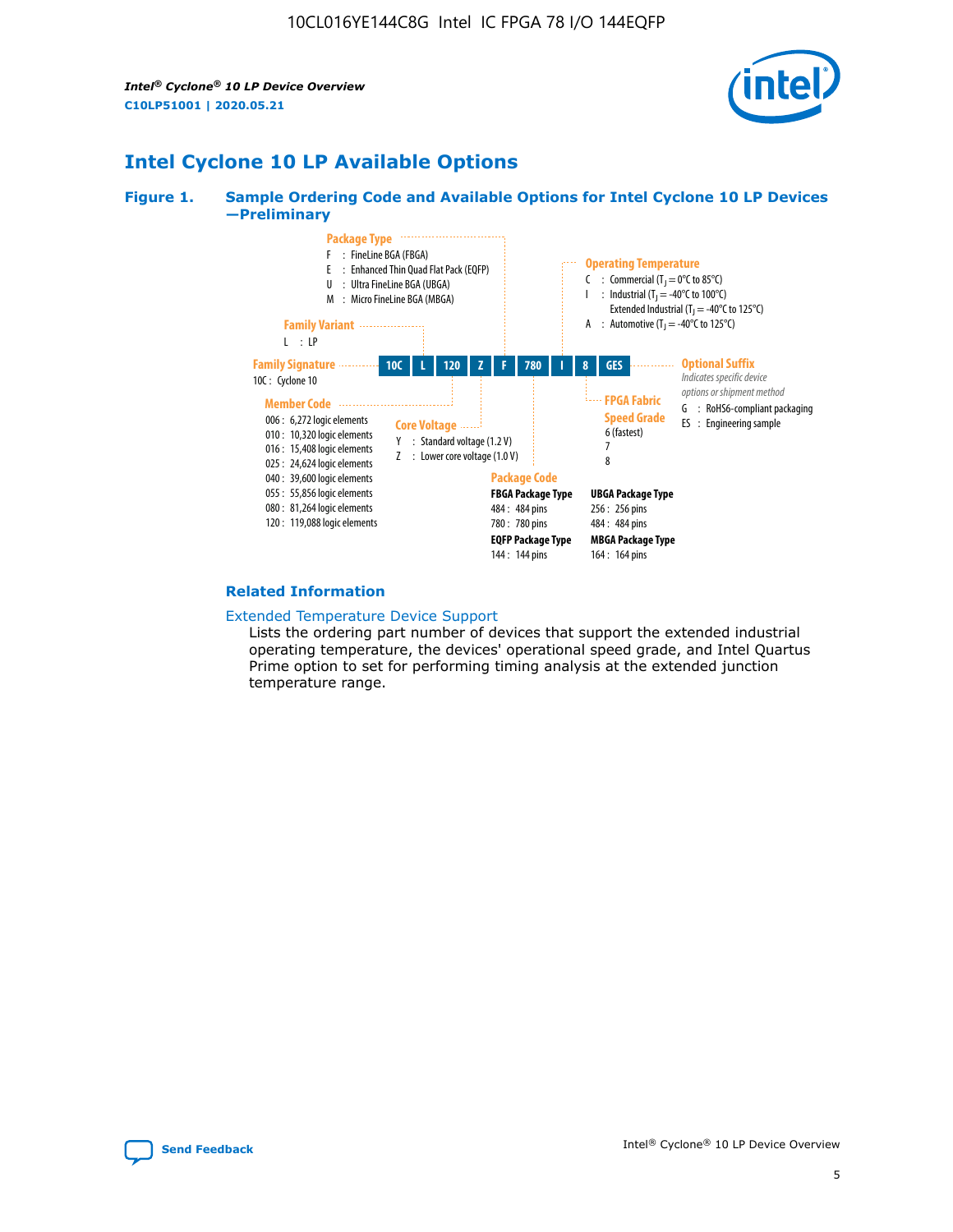

## **Intel Cyclone 10 LP Maximum Resources**

#### **Table 2. Maximum Resource Counts for Intel Cyclone 10 LP Devices**

|                           | <b>Resource</b>  | <b>Device</b>  |                |                |                |                |                |                |                |
|---------------------------|------------------|----------------|----------------|----------------|----------------|----------------|----------------|----------------|----------------|
|                           |                  | <b>10CL006</b> | <b>10CL010</b> | <b>10CL016</b> | <b>10CL025</b> | <b>10CL040</b> | <b>10CL055</b> | <b>10CL080</b> | <b>10CL120</b> |
| Logic Elements (LE)       |                  | 6,272          | 10,320         | 15,408         | 24,624         | 39,600         | 55,856         | 81,264         | 119,088        |
| M9K                       | <b>Block</b>     | 30             | 46             | 56             | 66             | 126            | 260            | 305            | 432            |
| Memory                    | Capacity<br>(Kb) | 270            | 414            | 504            | 594            | 1,134          | 2,340          | 2,745          | 3,888          |
| $18 \times 18$ Multiplier |                  | 15             | 23             | 56             | 66             | 126            | 156            | 244            | 288            |
| <b>PLL</b>                |                  | 2              | 2              | 4              | 4              | $\overline{4}$ | 4              | $\overline{4}$ | 4              |
| Clock                     |                  | 20             | 20             | 20             | 20             | 20             | 20             | 20             | 20             |
| Maximum I/O               |                  | 176            | 176            | 340            | 150            | 325            | 321            | 423            | 525            |
| Maximum LVDS              |                  | 65             | 65             | 137            | 52             | 124            | 132            | 178            | 230            |

## **Intel Cyclone 10 LP Package Plan**

#### **Table 3. Package Plan for Intel Cyclone 10 LP Devices**

The GPIO counts do not include the DCLK pins. The LVDS counts include DIFFIO and DIFFCLK pairs only-LVDS I/Os with both p and n pins. Refer to the related information.

| <b>Device</b> |                                     | <b>Package</b> |                                    |             |                             |                           |                      |             |                     |                           |                             |                           |             |
|---------------|-------------------------------------|----------------|------------------------------------|-------------|-----------------------------|---------------------------|----------------------|-------------|---------------------|---------------------------|-----------------------------|---------------------------|-------------|
|               | M164<br><b>Type</b><br>164-pin MBGA |                | 256-pin UBGA                       | <b>U256</b> | <b>U484</b><br>484-pin UBGA |                           | E144<br>144-pin EQFP |             | <b>F484</b>         | 484-pin FBGA              | <b>F780</b><br>780-pin FBGA |                           |             |
|               | <b>Size</b>                         |                | $8 \text{ mm} \times 8 \text{ mm}$ |             | $14$ mm $\times$ 14<br>mm   | $19$ mm $\times$ 19<br>mm |                      | mm          | $22$ mm $\times$ 22 | $23$ mm $\times$ 23<br>mm |                             | $29$ mm $\times$ 29<br>mm |             |
|               | <b>Ball</b><br><b>Pitch</b>         | $0.5$ mm       |                                    | $0.8$ mm    |                             | $0.8$ mm                  |                      | $0.5$ mm    |                     | 1.0 <sub>mm</sub>         |                             | 1.0 <sub>mm</sub>         |             |
|               | I/O<br><b>Type</b>                  | <b>GPIO</b>    | <b>LVDS</b>                        | <b>GPIO</b> | <b>LVDS</b>                 | <b>GPIO</b>               | <b>LVDS</b>          | <b>GPIO</b> | <b>LVDS</b>         | <b>GPIO</b>               | <b>LVDS</b>                 | <b>GPIO</b>               | <b>LVDS</b> |
| 10CL006       |                                     |                |                                    | 176         | 65                          |                           |                      | 88          | 22                  |                           |                             |                           |             |
| 10CL010       |                                     | 101            | 26                                 | 176         | 65                          |                           |                      | 88          | 22                  |                           |                             |                           |             |
| 10CL016       |                                     | 87             | 22                                 | 162         | 53                          | 340                       | 137                  | 78          | 19                  | 340                       | 137                         |                           |             |
| 10CL025       |                                     | —              | —                                  | 150         | 52                          | —                         |                      | 76          | 18                  | -                         | —                           |                           |             |
| 10CL040       |                                     |                |                                    |             |                             | 325                       | 124                  |             |                     | 325                       | 124                         |                           |             |
| 10CL055       |                                     |                |                                    |             |                             | 321                       | 132                  |             |                     | 321                       | 132                         |                           |             |
| 10CL080       |                                     |                |                                    |             |                             | 289                       | 110                  |             |                     | 289                       | 110                         | 423                       | 178         |
| 10CL120       |                                     |                |                                    |             |                             |                           |                      |             |                     | 277                       | 103                         | 525                       | 230         |

#### **Related Information**

- [Why does the Intel Quartus Prime software device pin-out show a different](https://www.intel.com/content/altera-www/global/en_us/index/support/support-resources/knowledge-base/component/2020/why-does-intel--quartus--device-pinout-pin-count-shows-a-differe0.html) [number of pins compared to the Intel Cyclone 10 LP Device Overview?](https://www.intel.com/content/altera-www/global/en_us/index/support/support-resources/knowledge-base/component/2020/why-does-intel--quartus--device-pinout-pin-count-shows-a-differe0.html)
- [How is the LVDS pair count that is published in the Intel Cyclone 10 LP Device](https://www.intel.com/content/altera-www/global/en_us/index/support/support-resources/knowledge-base/component/2020/how-is-the-lvds-pair-count-in-intel--cyclone--10-device-overview.html) [Overview calculated?](https://www.intel.com/content/altera-www/global/en_us/index/support/support-resources/knowledge-base/component/2020/how-is-the-lvds-pair-count-in-intel--cyclone--10-device-overview.html)



Intel<sup>®</sup> Cyclone<sup>®</sup> 10 LP Device Overview **[Send Feedback](mailto:FPGAtechdocfeedback@intel.com?subject=Feedback%20on%20Intel%20Cyclone%2010%20LP%20Device%20Overview%20(C10LP51001%202020.05.21)&body=We%20appreciate%20your%20feedback.%20In%20your%20comments,%20also%20specify%20the%20page%20number%20or%20paragraph.%20Thank%20you.)** Send Feedback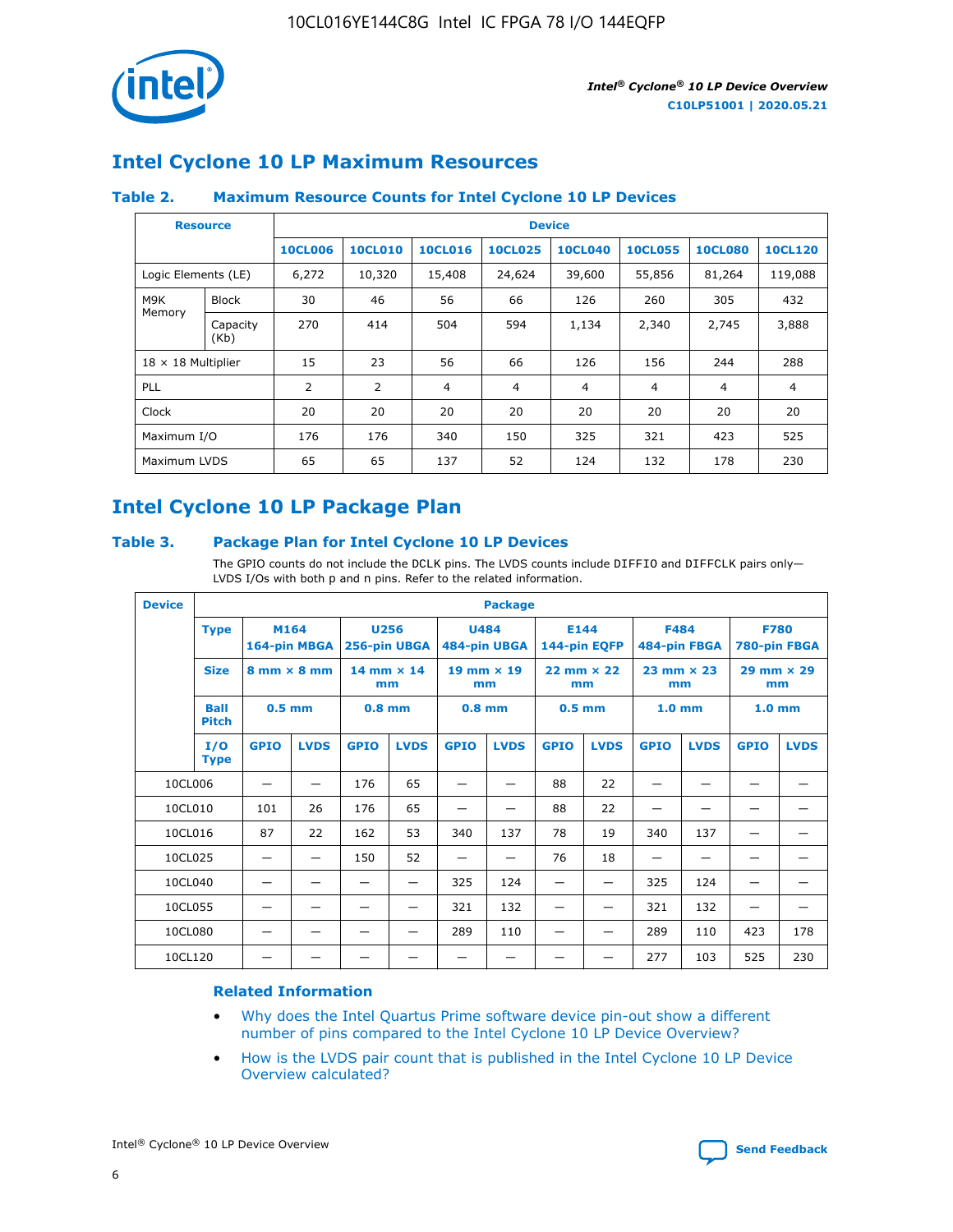*Intel® Cyclone® 10 LP Device Overview* **C10LP51001 | 2020.05.21**



## **Intel Cyclone 10 LP I/O Vertical Migration**

#### **Figure 2. Migration Capability Across Intel Cyclone 10 LP Devices**

- The arrows indicate the migration paths. The devices included in each vertical migration path are shaded. Devices with lesser I/O resources in the same path have lighter shades.
- To achieve full I/O migration across devices in the same migration path, restrict I/O usage to match the device with the lowest I/O count.



*Note:* To verify the pin migration compatibility, use the Pin Migration View window in the Intel Quartus Prime software Pin Planner.

## **Logic Elements and Logic Array Blocks**

The LAB consists of 16 logic elements (LE) and a LAB-wide control block. An LE is the smallest unit of logic in the Intel Cyclone 10 LP device architecture. Each LE has four inputs, a four-input look-up table (LUT), a register, and output logic. The four-input LUT is a function generator that can implement any function with four variables.

#### **Figure 3. Intel Cyclone 10 LP Device Family LEs**



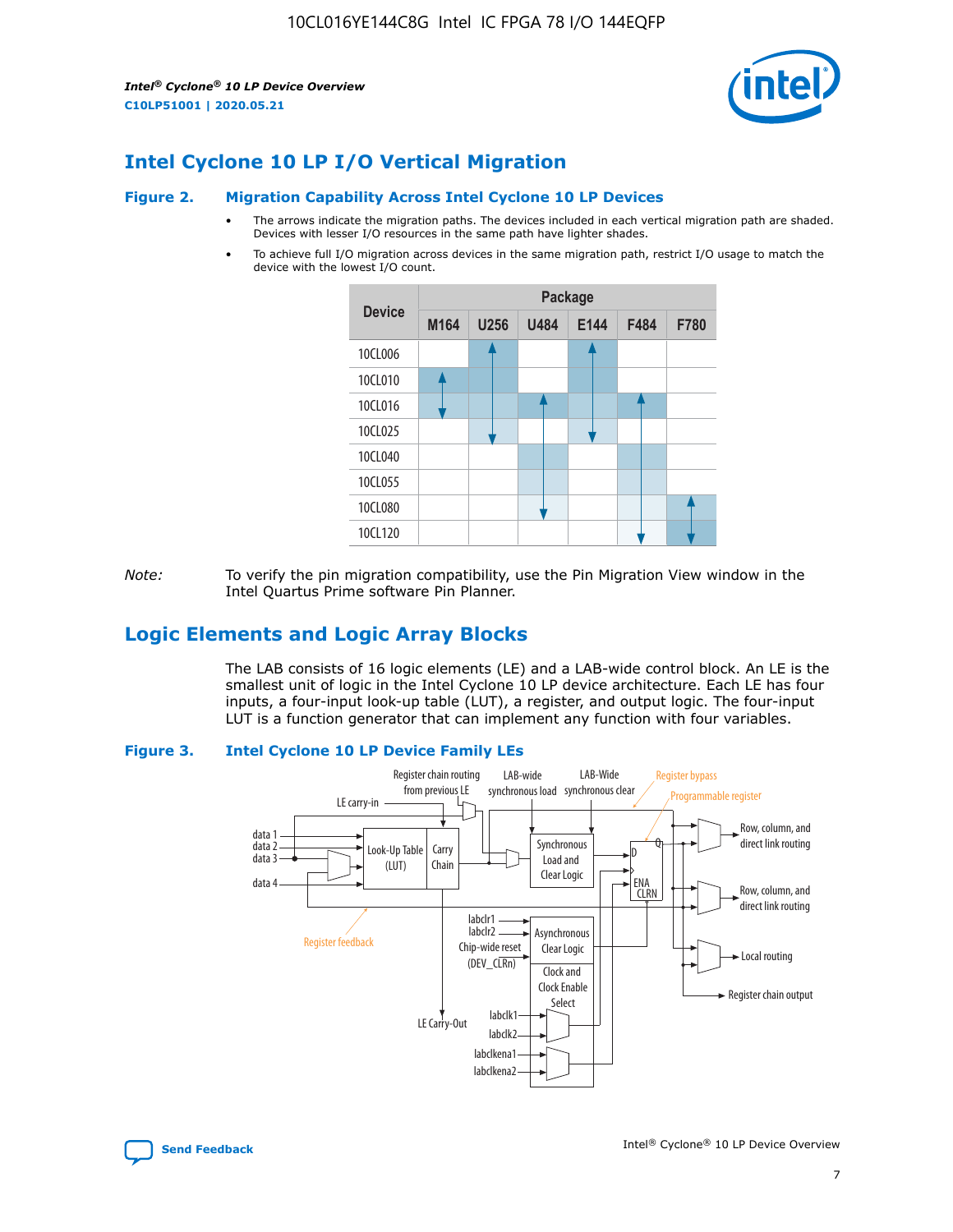

## **Embedded Multipliers**

Each embedded multiplier block in Intel Cyclone 10 LP devices supports one individual  $18 \times 18$ -bit multiplier or two individual 9  $\times$  9-bit multipliers. You can cascade the multiplier blocks to form wider or deeper logic structures.

You can control the operation of the embedded multiplier blocks using the following options:

- Parameterize the relevant IP cores with the Intel Quartus Prime parameter editor
- Infer the multipliers directly with VHDL or Verilog HDL

Intel and partners offer popular DSP IPs for Intel Cyclone 10 LP devices, including:

- Finite impulse response (FIR)
- Fast Fourier transform (FFT)
- Numerically controlled oscillator (NCO) functions

For a streamlined DSP design flow, the DSP Builder tool integrates the Intel Quartus Prime software with MathWorks Simulink and MATLAB design environments.

## **Embedded Memory Blocks**

The embedded memory structure consists of M9K memory blocks columns. Each M9K memory block of a Intel Cyclone 10 LP device provides 9 Kb of on-chip memory. You can cascade the memory blocks to form wider or deeper logic structures.

You can configure the M9K memory blocks as RAM, FIFO buffers, or ROM.

#### **Table 4. M9K Operation Modes and Port Widths**

| <b>Operation Modes</b> | <b>Port Widths</b>                           |
|------------------------|----------------------------------------------|
| Single port            | $x1, x2, x4, x8, x9, x16, x18, x32, and x36$ |
| Simple dual port       | $x1, x2, x4, x8, x9, x16, x18, x32, and x36$ |
| True dual port         | x1, x2, x4, x8, x9, x16, and x18             |

## **Clocking and PLL**

Intel Cyclone 10 LP devices feature global clock (GCLK) networks, dedicated clock pins, and general purpose PLLs.

- Up to 20 GCLK networks that drive throughout the device
- Up to 15 dedicated clock pins
- Up to four general purpose PLLs with five outputs per PLL

The PLLs provide robust clock management and synthesis for the Intel Cyclone 10 LP device. You can dynamically reconfigure the PLLs in user mode to change the clock phase or frequency.

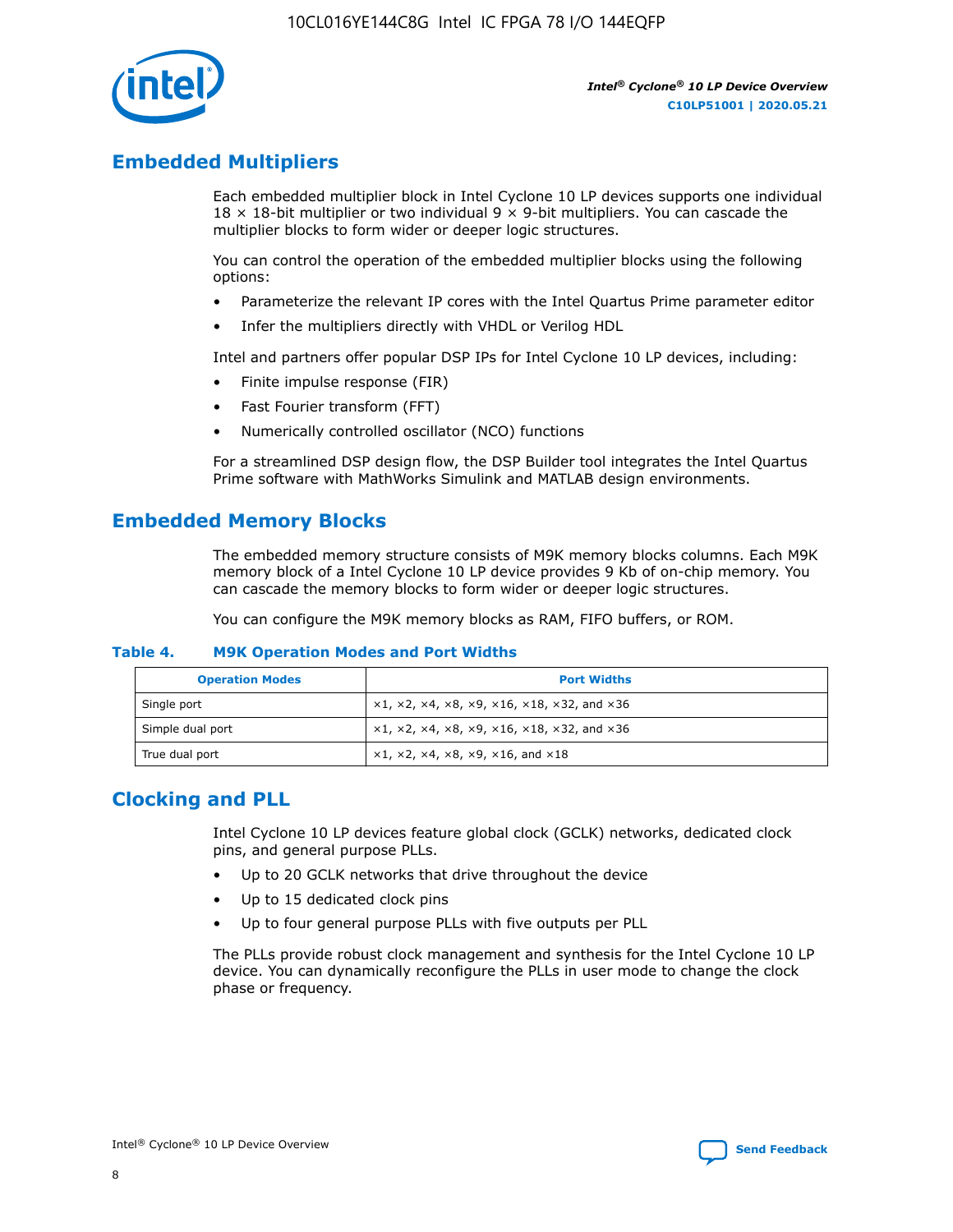*Intel® Cyclone® 10 LP Device Overview* **C10LP51001 | 2020.05.21**



## **FPGA General Purpose I/O**

Intel Cyclone 10 LP devices offer highly configurable GPIOs with these features:

- Support for over 20 popular single-ended and differential I/O standards.
- Programmable bus hold, pull-up resistors, delay, and drive strength.
- Programmable slew rate control to optimize signal integrity.
- Calibrated on-chip series termination ( $R<sub>S</sub>$  OCT) or driver impedance matching ( $R<sub>S</sub>$ ) for single-endd I/O standards.
- True and emulated LVDS buffers with LVDS SERDES implemented using logic elements in the device core.
- Hot socketing support.

## **Configuration**

Intel Cyclone 10 LP devices use SRAM cells to store configuration data. Configuration data is downloaded to the Intel Cyclone 10 LP device each time the device powers up.

You can use EPCS or EPCQ (AS x1) flash configuration devices to store configuration data and configure the Intel Cyclone 10 LP FPGAs.

- Intel Cyclone 10 LP devices support 1.5 V, 1.8 V, 2.5 V, 3.0 V, and 3.3 V programming voltages and several configuration schemes.
- The single-event upset (SEU) mitigation feature detects cyclic redundancy check (CRC) errors automatically during configuration and optionally during user  $mode<sup>(1)</sup>$ .

#### **Table 5. Configuration Schemes and Features Supported by Intel Cyclone 10 LP Devices**

| <b>Configuration Scheme</b> | <b>Configuration Method</b>     | <b>Decompression</b> | <b>Remote System</b><br><b>Upgrade</b> |  |
|-----------------------------|---------------------------------|----------------------|----------------------------------------|--|
| Active serial (AS)          | Serial configuration device     | Yes                  | Yes                                    |  |
| Passive serial (PS)         | External host with flash memory | Yes                  | Yes                                    |  |
|                             | Download cable                  | Yes                  |                                        |  |
| Fast passive parallel (FPP) | External host with flash memory |                      | Yes                                    |  |
| JTAG                        | External host with flash memory |                      |                                        |  |
|                             | Download cable                  |                      |                                        |  |

#### **Related Information**

[Configuration Devices](https://www.altera.com/products/configuration-devices/overview.html)

Provides more information about the EPCS and EPCQ configuration devices.

 $(1)$  User mode error detection is not supported on 1.0 V core voltage Intel Cyclone 10 LP device variants.

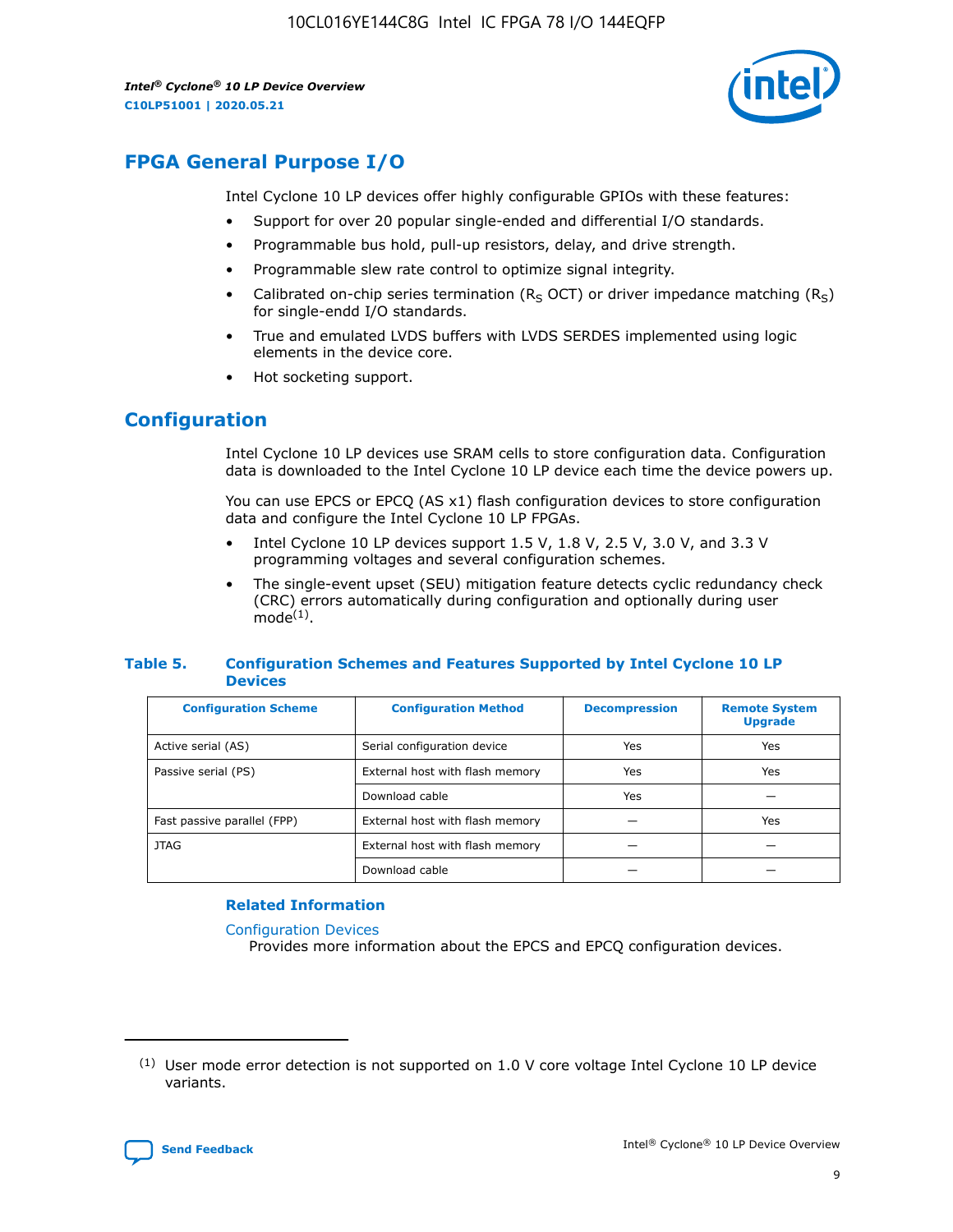

#### **Power Management**

Intel Cyclone 10 LP devices are built on optimized low-power process:

- Available in two core voltage options: 1.2 V and 1.0 V
- Hot socketing compliant without needing external components or special design requirements

To accelerate your design schedule, combine Intel Intel Cyclone 10 LP FPGAs with Intel Enpirion® Power Solutions. Intel's ultra-compact and efficient Intel Enpirion PowerSoCs are ideal for meeting Intel Cyclone 10 LP power requirements. Intel Enpirion PowerSoCs integrate most of the required components to provide you fullyvalidated and straightforward solutions with up to 96% efficiency. These advantages reduce your power supply design time and allow you to focus on your IP and FPGA designs.

#### **Related Information**

#### [Enpirion Power Solutions](https://www.altera.com/products/power/devices.html)

Provides more information about Enpirion PowerSoC devices.

## **Document Revision History for Intel Cyclone 10 LP Device Overview**

| <b>Document</b><br><b>Version</b> | <b>Changes</b>                                                                                                                                                                                                                                                        |
|-----------------------------------|-----------------------------------------------------------------------------------------------------------------------------------------------------------------------------------------------------------------------------------------------------------------------|
| 2020.05.21                        | At the package plan table, added description and related information links that explain how the GPIO<br>and LVDS pins are counted.                                                                                                                                    |
| 2019.12.30                        | Added related information link to the <i>Extended Temperature Device Support</i> page that provides a list of<br>devices that support the extended temperature range, their operational speed grade, and related Intel<br>Quartus Prime settings for timing analysis. |

| <b>Date</b> | <b>Version</b> | <b>Changes</b>   |
|-------------|----------------|------------------|
| May 2017    | 2017.05.08     | Initial release. |